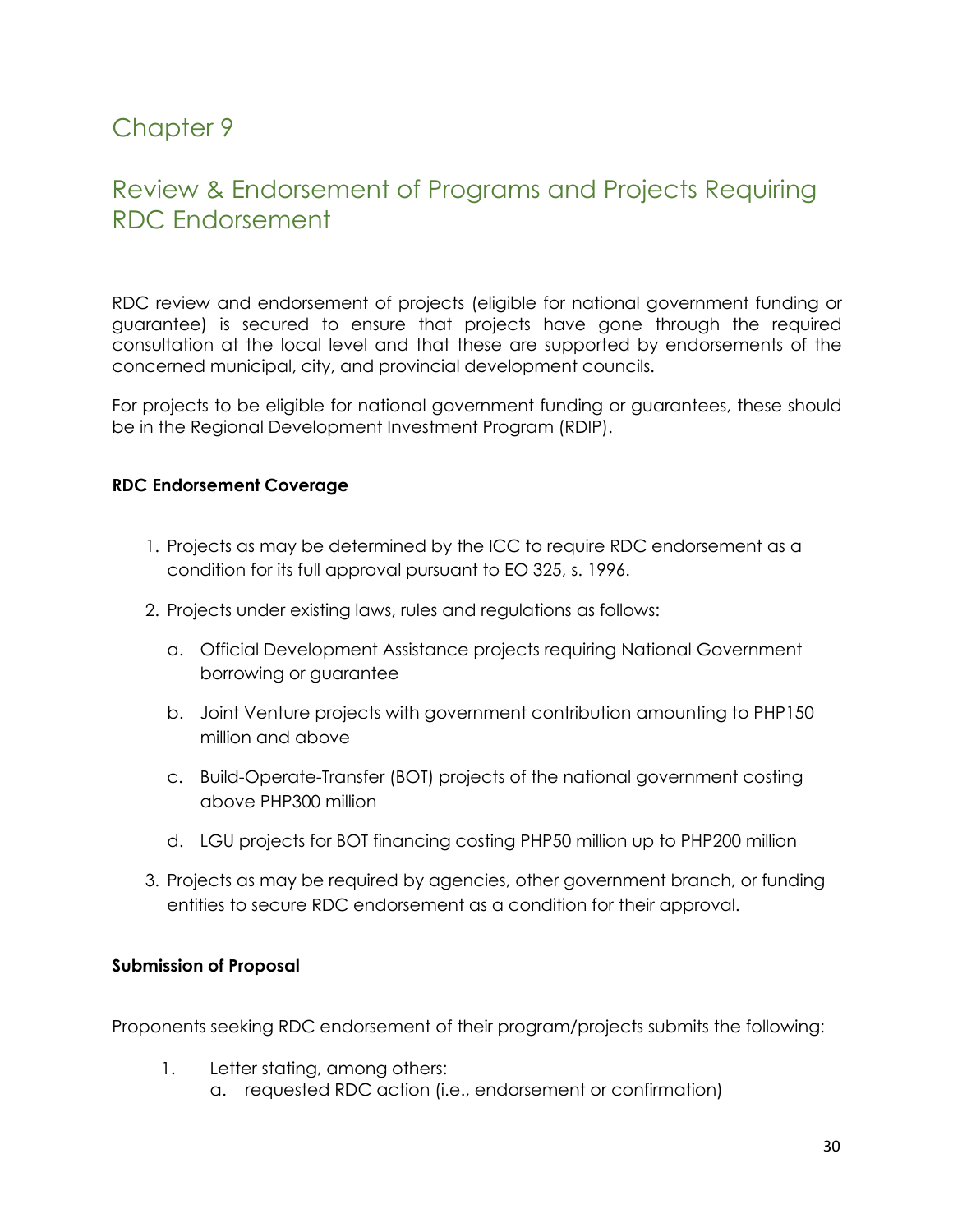- b. recipient of the RDC action (i.e., ICC or implementing agency)
- c. expected action from the recipient entity (e.g., funding, implementation, etc.)
- 2. Comprehensive project profile/ detailed project proposal/ pre-feasibility study or feasibility study of a project depending on the requirement of the recipient entity.

For PAPs required by ICC to secure RDC endorsement, the proponent shall comply with the ICC Guidelines and requisite documents that can be accessed at [http://www.neda.gov.ph/investment-coordination](about:blank)[committee/.](about:blank)

3. Appropriate copy of endorsement of concerned municipal, city, and provincial development council/s and/or governing board/s.

## **RDC Project Evaluation and Endorsement Process**

The process of RDC project evaluation and endorsement shall involve the following steps:

- 1. Evaluation of the Proposal by NEDA
	- a. NEDA conducts a quick review of the documents and within three days informs the proponent of the result of such review.

If submission is incomplete, proponent will be advised to provide the additional information asked for.

- b. NEDA prepares a Project Evaluation Report (PER).
- c. Within 20 days, NEDA informs proponent of its comments and recommendations in the PER.
- d. The proponent is invited to present the project in a SECCOM meeting.
- 2. Evaluation and Endorsement of the Concerned SECCOM
	- a. The project and PER are presented for review of its members.
	- b. The SECCOM decides on the merit of the project, if it is (i) endorsed to RDC Full Council for confirmation, (ii) endorsed to RDC Full Council subject to compliance to certain conditions of the SECCOM, or (iii) deferred pending compliance to SECCOM conditions, i.e., submission of additional requirements or information.

Only projects favorably endorsed by the SECCOM are discussed in the RDC Full Council.